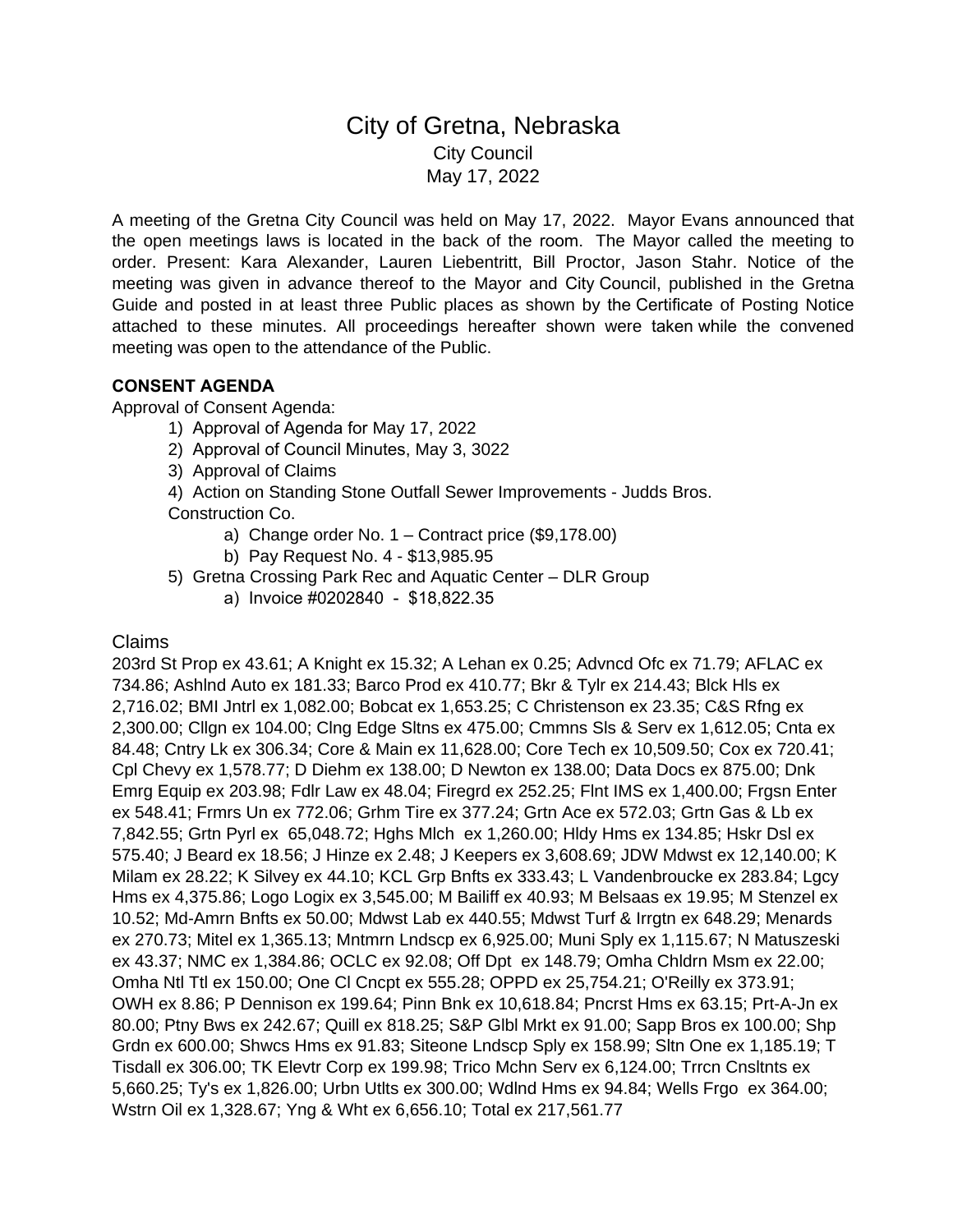Motion by Jason Stahr, seconded by Bill Proctor to approve consent agenda. Motion carried. Alexander: Yea, Liebentritt: Yea, Proctor: Yea, Stahr: Yea. Yea: 4, Nay: 0

# **PRESENTATIONS**

Sarpy County Sheriff's Representative Andrew Rainbolt – Grow Sarpy 1st Quarter Report Gretna Library Director Krissy Reed

# **PUBLIC HEARINGS**

Conrad & Charlotte Pfeffer, 15005 S. 200th Circle, Gretna NE 68028 requesting approval of a Preliminary and Final Plat for a subdivision to be known as Pfeffer Acres. Located on Taxlots 9 and 10, In Section 18, T-13-N, R-11-E of the 6th PM, Sarpy County, NE. Generally located north of Platteview Road and near 200th Street.

Dan Giittinger gave the staff comments.

Mayor Evans opened the public hearing for comments. Hearing no comments, Mayor Evans closed the public hearing.

Motion by Jason Stahr, seconded by Lauren Liebentritt to approve a preliminary and final plat for subdivision to be known as Pfeffer Acres contingent on staff comments. Motion carried. Alexander: Yea, Liebentritt: Yea, Proctor: Yea, Stahr: Yea. Yea: 4, Nay: 0 \*\*\*\*\*

NEX Outparcels, LLC. 1505 N. 203rd Street, Omaha NE 68022 requesting approval of a Final Plat to be known as Nebraska Crossing Replat 6, Lots 1-6. Being a replat of Lots 1 through 6, inclusive, Nebraska Crossing Replat 5. Generally located on the NE corner of the intersection of Hwy 31 and I-80.

Dan Giittinger gave the staff comments.

Mayor Evans opened the public hearing for comments. Hearing no comments, Mayor Evans closed the public hearing.

Motion by Bill Proctor, seconded by Jason Stahr to approve a final plat to be known as Nebraska Crossing Replat 6, Lot 1-6. Motion carried. Alexander: Yea, Liebentritt: Yea, Proctor: Yea, Stahr: Yea. Yea: 4, Nay: 0 \*\*\*\*\*

McCune Development, 11550 I Street, Suite 200, Omaha NE 68137 requesting approval of a Final Plat for a subdivision to be known as Platteview Industrial Replat 2. Located on Platteview Industrial Replat 2. Lots 1 & 2 and Outlot A, being a replatting of Outlot A and Outlot C, Platteview Industrial, a subdivision, as surveyed, platted and recorded in Sarpy County, Nebraska. Generally located NW of 192nd and Platteview Road.

Dan Giittinger gave the staff comments.

Mayor Evans opened the public hearing for comments. Hearing no comments, Mayor Evans closed the public hearing.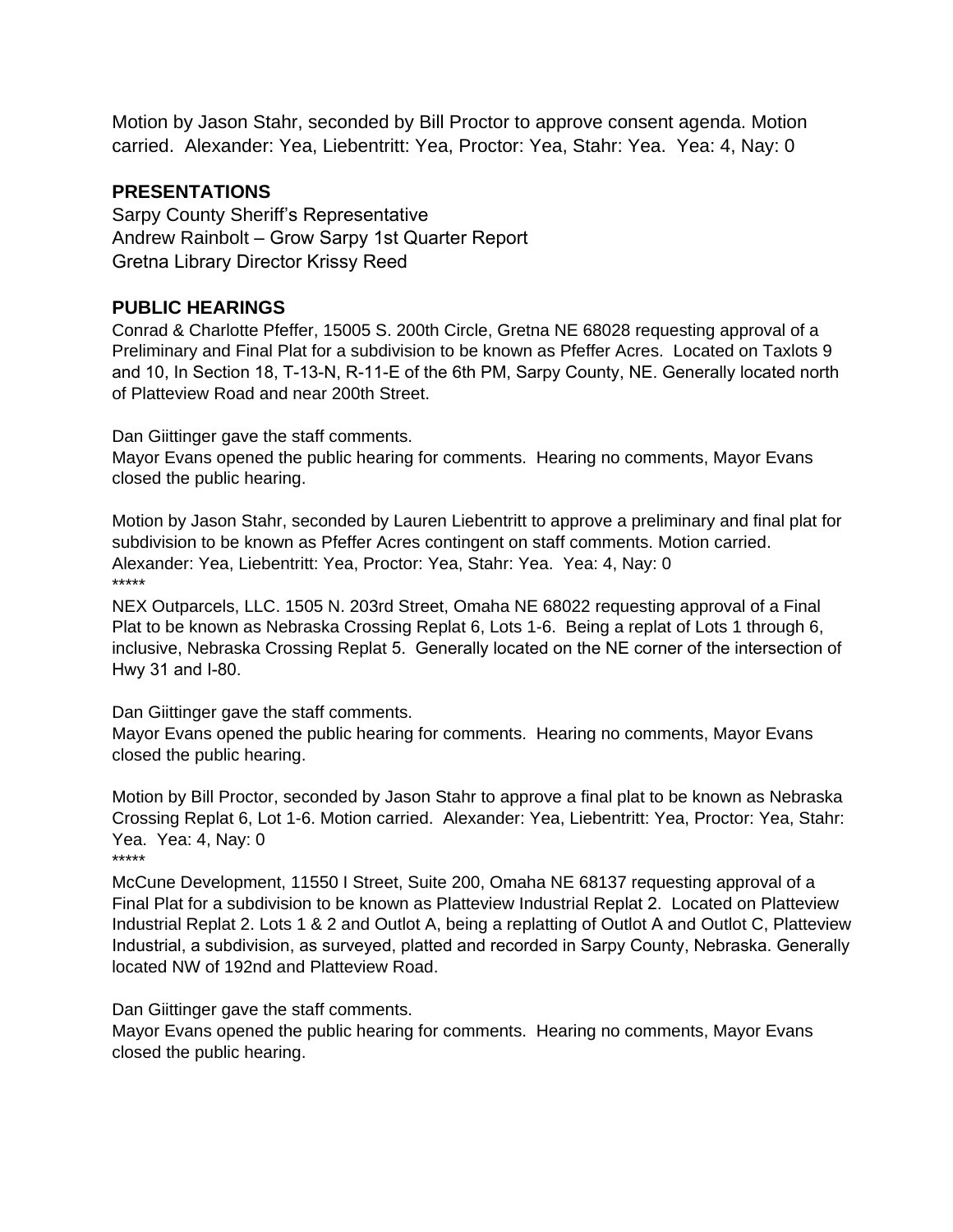Motion by Jason Stahr, seconded by Lauren Liebentritt to approve final plat for subdivision to be known as Platteview Industrial Replat 2. Motion carried. Alexander: Yea, Liebentritt: Yea, Proctor: Yea, Stahr: Yea. Yea: 4, Nay: 0 \*\*\*\*\*

Sarpy County School District, aka Gretna Public Schools, 11717 S 216th Street, Gretna NE 68028 requesting approval of a final plat and rezone from TA Trans AG to R-4 Highest Density residential for a Subdivision to be known as Cedar Hollow South. Located on an Irregular westerly 31.23 Acres of Tax Lot 6 East of Tiburon Creek excluding row. In Section 16, T-14-N, R-11-E, of the 6th PM. Sarpy County, NE. Generally located NW of S168th and Giles Road.

Dan Giittinger gave the staff comments.

Lana Bayless was available to answer any questions on behalf of Gretna Public Schools. Mayor Evans opened the public hearing for comments. Hearing no comments, Mayor Evans closed the public hearing.

Motion by Bill Proctor, seconded by Kara Alexander to approve final plat and rezoning for subdivision to be known as Cedar Hollow South. Motion carried. Alexander: Yea, Liebentritt: Yea, Proctor: Yea, Stahr: Yea. Yea: 4, Nay: 0 \*\*\*\*\*

Mitch Hohlen- Silver Oak Estates LLC. 21160 C Street, Elkhorn, NE 68022 requesting approval of a preliminary plat and rezone from TA Trans Ag to RE Residential Estates for a subdivision to be known as Silver Oak Estates. Located on a tract of land in the N  $\frac{1}{2}$  of the SW  $\frac{1}{4}$  and Taxlot 8 in Section 2, T-13-N, R-10-E of the 6th PM. Sarpy County, NE Generally located north of Capehart Road at approximately 26th Street.

Dan Giittinger gave the staff comments.

Larry Jobeun spoke on behalf of the applicant.

Mayor Evans opened the public hearing for comments. John Bockman and Patrick Sullivan spoke in favor of the request. Hearing no further comments, Mayor Evans closed the public hearing.

Motion by Jason Stahr, seconded by Bill Proctor to approve preliminary plat and rezone with condition of waiver. Motion carried. Alexander: Nay, Liebentritt: Yea, Proctor: Yea, Stahr: Yea Yea: 3, Nay: 1. Alexander: Nay

## **ORDINANCES & RESOLUTIONS**

Ordinance 2115 – Amending the R-1, R-2, R-3, and R-4 Residential Zoning Districts including Height and Lot Requirements and Fences and Retaining Walls Jeff Miller read the ordinance by title.

### Ordinance no. 2115

An ordinance of the City of Gretna, Nebraska, amending Sections 5.9.5, 5.10.5, 5.11.5, 5.11a, and 9.04 of the Gretna Zoning Regulations Update 2017 as adopted and amended via City of Gretna Ordinances no. 2000, 2059, and 2090 regarding the R-1, R-2, R-3, and R-4 Residential Zoning districts and height and lot requirements and fences and retaining walls; to repeal all ordinances in conflict herewith; and to provide an effective date hereof.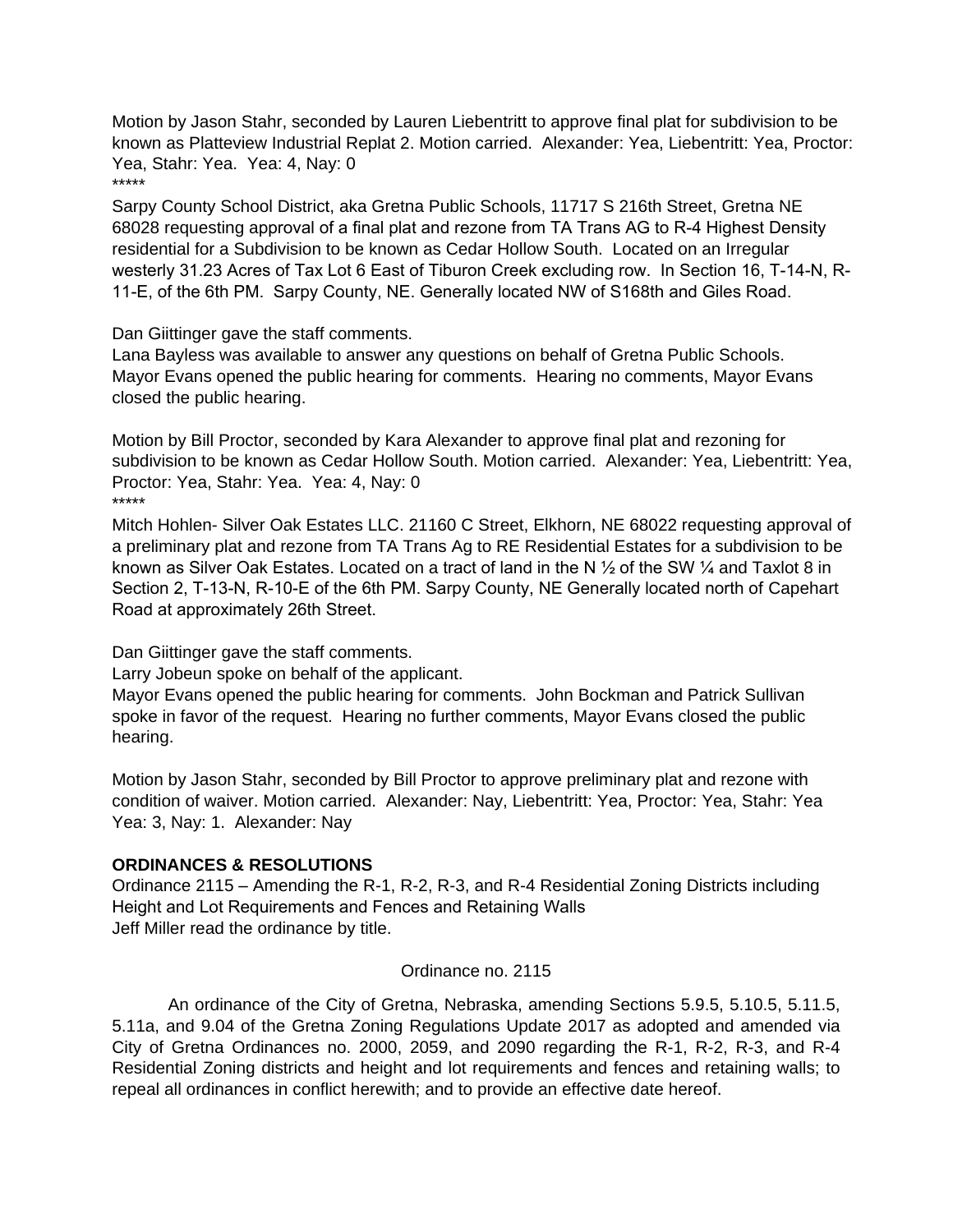Motion by Jason Stahr, seconded by Kara Alexander to approve third reading of Ordinance 2115. Motion carried. Alexander: Yea, Liebentritt: Yea, Proctor: Yea, Stahr: Yea. Yea: 4, Nay: 0

Motion by Jason Stahr, seconded by Lauren Liebentritt to approve and adopt Ordinance 2115. Motion carried. Alexander: Yea, Liebentritt: Yea, Proctor: Yea, Stahr: Yea. Yea: 4, Nay: 0 \*\*\*\*\*

Ordinance 2116 – Adding Animal Hospitals as a Conditional Use in a NC Neighborhood Commercial Zoning District

Jeff Miller read the ordinance by title.

#### Ordinance no. 2116

An ordinance of the City of Gretna, Nebraska, amending Section 5.12.3 of the Gretna Zoning Regulations Update 2017 as adopted via City of Gretna Ordinance no. 2000 regarding conditional uses in the NC Neighborhood Commercial Zoning district and adding animal hospitals as a conditional use; to repeal all ordinances in conflict herewith; and to provide an effective date hereof.

Motion by Kara Alexander, seconded by Jason Stahr to approve third reading of Ordinance 2116. Motion carried. Alexander: Yea, Liebentritt: Yea, Proctor: Yea, Stahr: Yea. Yea: 4, Nay: 0

Motion by Lauren Liebentritt, seconded by Bill Proctor to approve and adopt Ordinance 2116. Motion carried. Alexander: Yea, Liebentritt: Yea, Proctor: Yea, Stahr: Yea. Yea: 4, Nay: 0 \*\*\*\*\*

Ordinance 2117 – Rezoning the Estates at Wynnwood Phase 2 Subdivision Lots 37 – 76 from Agriculture and Transitional Agriculture Zoning Districts to an RE Residential Estates Zoning **District** 

Jeff Miller read the ordinance by title.

### Ordinance no. 2117

An ordinance amending the official zoning map of the City of Gretna, Nebraska from AG Agricultural and TA Transitional Agriculture zoning districts to an RE Residential Estates zoning district for land which is located in Sections 2 and 3, Township 13 North, Range 10 East of the 6<sup>th</sup> P.M., Sarpy County, Nebraska, which is being platted as the Estates at Wynnwood phase 2 subdivision lots 37 through 76.

Motion by Bill Proctor, seconded by Jason Stahr to approve third reading of Ordinance 2117. Motion carried. Alexander: Yea, Liebentritt: Yea, Proctor: Yea, Stahr: Yea. Yea: 4, Nay: 0

Motion by Kara Alexander, seconded by Jason Stahr to approve and adopt Ordinance 2117. Motion carried. Alexander: Yea, Liebentritt: Yea, Proctor: Yea, Stahr: Yea. Yea: 4, Nay: 0 \*\*\*\*\*

Ordinance 2118 - Amending Master Fee Ordinance No. 2098 Jeff Miller read the ordinance by title.

Motion by Lauren Liebentritt, seconded by Jason Stahr to introduce and approve first reading of Ordinance 2118. Motion carried. Alexander: Yea, Liebentritt: Yea, Proctor: Yea, Stahr: Yea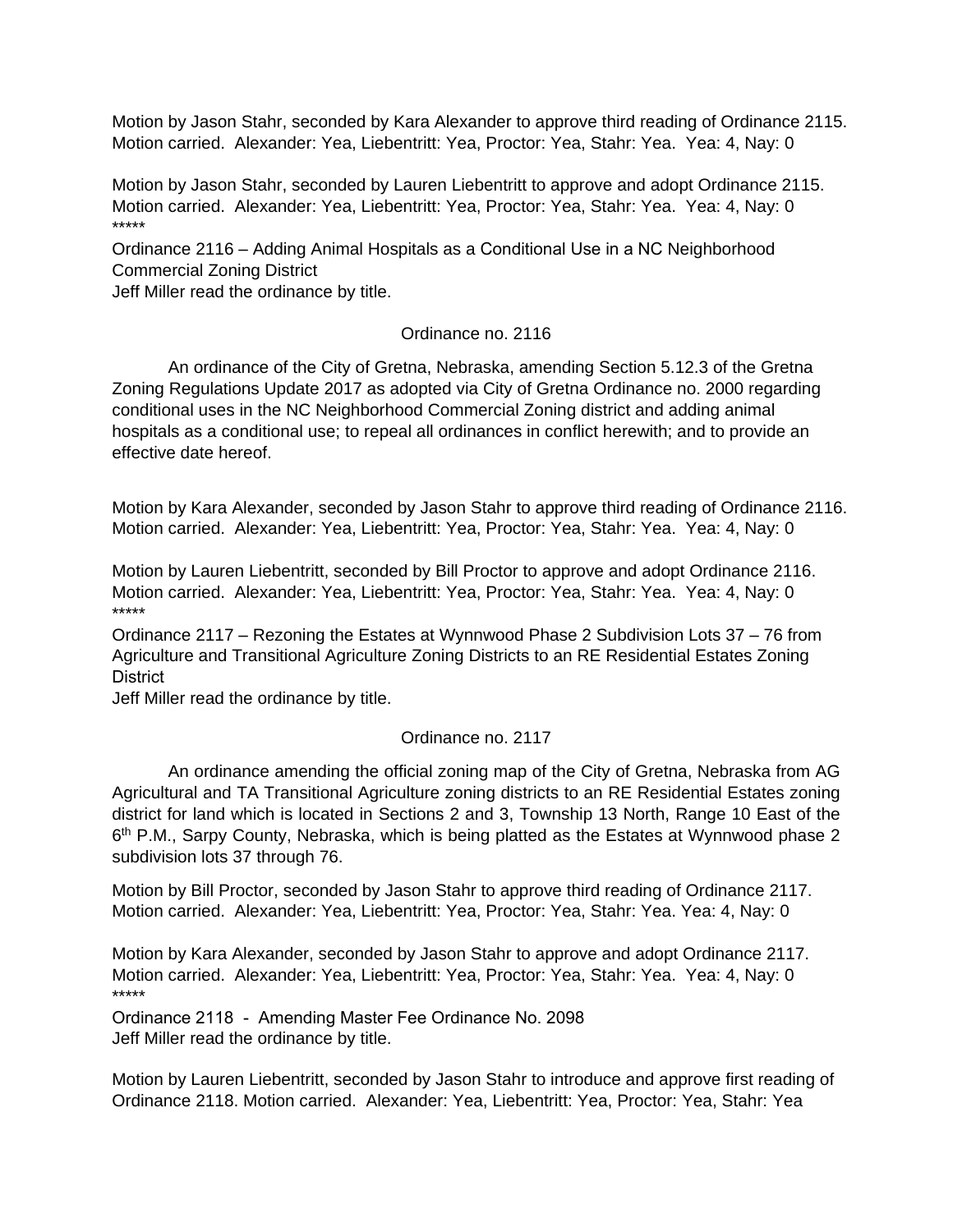Yea: 4, Nay: 0 \*\*\*\*\*

Ordinance 2119 - Rezoning the Gretna Logistics Park Subdivision Lot 1 and Outlots A and B from a TA Transitional Agriculture Zoning District with an IC Interstate Corridor Overlay District to an I-2 Heavy Industrial Zoning District with an IC Interstate Corridor Overlay District. Jeff Miller read the ordinance by title.

Motion by Bill Proctor, seconded by Kara Alexander to introduce and approve first reading of Ordinance 2119. Motion carried. Alexander: Yea, Liebentritt: Yea, Proctor: Yea, Stahr: Yea Yea: 4, Nay: 0 \*\*\*\*\*

Ordinance 2120 - Rezoning the M & M Acres Replat 1 (Allora 168 ) Subdivision Lots 1— 4 and Outlots A and B from a TA Transitional Agriculture Zoning District with a CO Corridor Overlay District to an R-4 Highest Density Residential Zoning District with a PUD Planned Unit Development and an HC Highway Commercial Zoning District with a CO Corridor Overlay District.

Jeff Miller read the ordinance by title.

Motion by Kara Alexander, seconded by Bill Proctor to introduce and approve first reading of Ordinance 2120. Motion carried. Alexander: Yea, Liebentritt: Yea, Proctor: Yea, Stahr: Yea Yea: 4, Nay: 0 \*\*\*\*\*

Resolution 5-22 (2) - Approving the South Sarpy Sewer Agency Amended FY2021 – 2022 Budget.

Jeff Miller read the resolution by title.

### Resolution 5-22 (2)

A resolution of the Mayor and City Council of the City of Gretna, Nebraska approving the Sarpy County and Cities Wastewater Agency proposed amended FY2021-2022 budget

Motion by Bill Proctor, seconded by Lauren Liebentritt to approve and adopt Resolution 5-22 (2). Motion carried. Alexander: Yea, Liebentritt: Yea, Proctor: Yea, Stahr: Yea. Yea: 4, Nay: 0 \*\*\*\*\*

Resolution 5-22 (3) - Approving the South Sarpy Sewer Agency FY2022 - 2023 Budget. Jeff Miller read the resolution by title.

### Resolution 5-22 (3)

A resolution of the Mayor and City Council of the City of Gretna, Nebraska approving the Sarpy County and Cities Wastewater Agency proposed FY 2022-2023 budget

Motion by Bill Proctor, seconded by Lauren Liebentritt to approve and adopt Resolution 5-22 (3). Motion carried. Alexander: Yea, Liebentritt: Yea, Proctor: Yea, Stahr: Yea. Yea: 4, Nay: 0 \*\*\*\*\*

Resolution 5-22 (4) - Approving the Third Amendment to the Interlocal Agreement Creating the Sarpy County and Cities Wastewater Agency.

Jeff Miller read the resolution by title.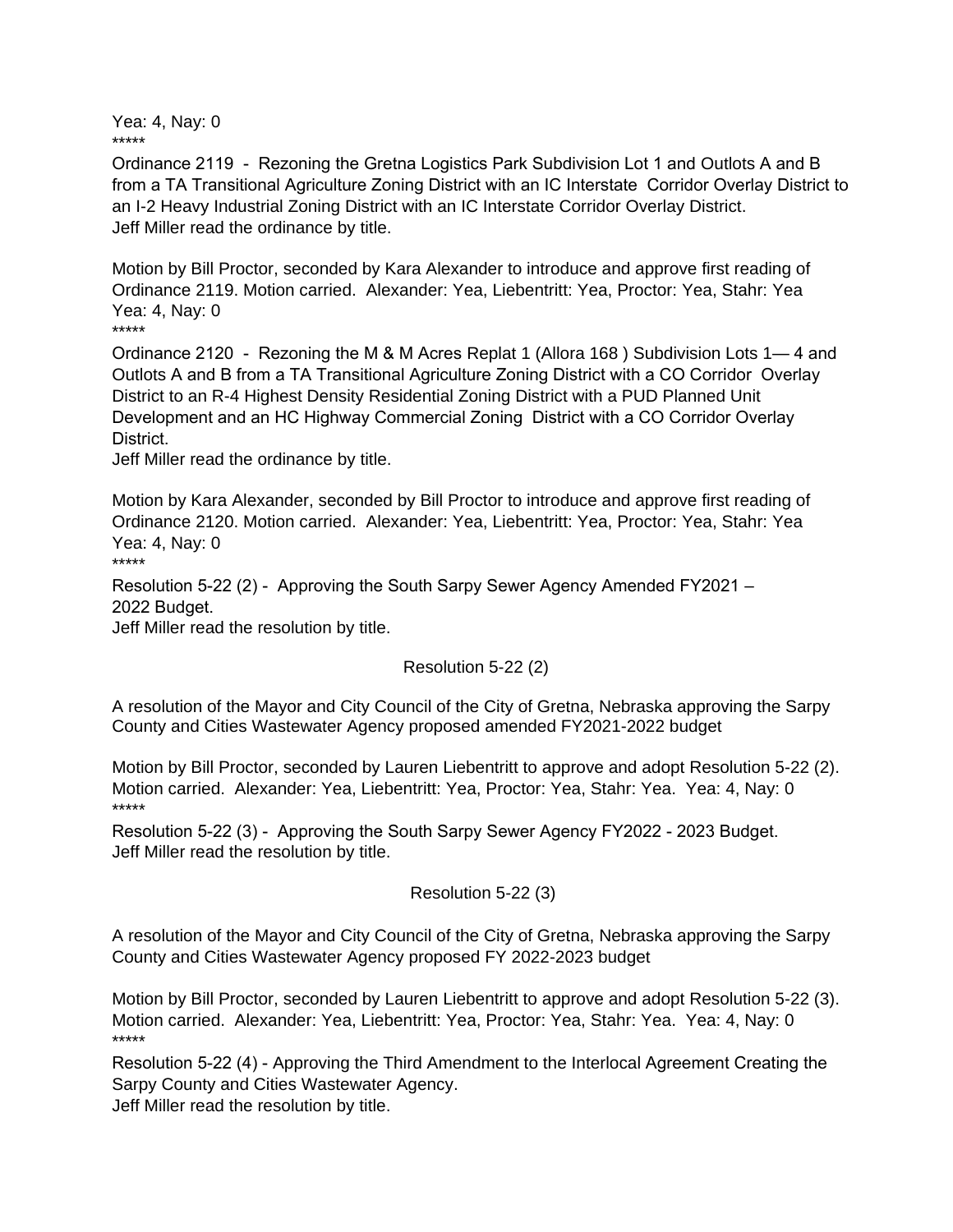### Resolution 5-22 (4)

A resolution of the Mayor and City Council of the City of Gretna, Nebraska approving the third amendment to the interlocal agreement creating the Sarpy County and Cities Wastewater Agency

Motion by Bill Proctor, seconded by Lauren Liebentritt to approve and adopt Resolution 5-22 (4). Motion carried. Alexander: Yea, Liebentritt: Yea, Proctor: Yea, Stahr: Yea. Yea: 4, Nay: 0 \*\*\*\*\*

Resolution 5-22 (5) - Approving the Revised Growth Management Plan and Related Policies of the South Sarpy Sewer Agency. Jeff Miller read the resolution by title.

Resolution 5-22 (5)

A resolution of the Mayor and City Council of the City of Gretna, Nebraska Approving the revised growth management plan and related policies and procedures of the Sarpy County and Cities Wastewater Agency via the adoption of certain amendments to the City of Gretna's Comprehensive Plan Update 2021 and to the City of Gretna's Zoning Regulations Update 2017

Motion by Lauren Liebentritt, seconded by Bill Proctor to approve and adopt Resolution 5-22 (5). Motion carried. Alexander: Yea, Liebentritt: Yea, Proctor: Yea, Stahr: Yea. Yea: 4, Nay: 0 \*\*\*\*\*

#### **CURRENT BUSINESS**

Gretna Crossing Park – Passive Park Bids

- 1. Review of Bids
- 2. Action on Award of Bid

Motion by Jason Stahr, seconded by Lauren Liebentritt award of bid to Sampson Construction with accepting the two alternate bids. Motion carried. Alexander: Yea, Liebentritt: Yea, Proctor: Yea, Stahr: Yea. Yea: 4, Nay: 0 \*\*\*\*\*

Approval of Special Designated Liquor Licenses for the Knights of Columbus for June 11, 2022

Motion by Jason Stahr, seconded by Bill Proctor to approve Special Designated License for the Knights of Columbus on June 11, 2022. Motion carried. Alexander: Yea, Liebentritt: Yea, Proctor: Yea, Stahr: Yea. Yea: 4, Nay: 0 \*\*\*\*\*

Action on Fifth Amendment to the Verizon Cell Site Lease Agreement

Motion by Bill Proctor, seconded by Jason Stahr to approve the fifth amendment to the Verizon Cell Lease. Motion carried. Alexander: Yea, Liebentritt: Yea, Proctor: Yea, Stahr: Yea. Yea: 4, Nay: 0

\*\*\*\*\*

Action on Invoice Cloud Agreement for online payment services

Motion by Bill Proctor, seconded by Kara Alexander to approve the Invoice Cloud agreement. Motion carried. Alexander: Yea, Liebentritt: Yea, Proctor: Yea, Stahr: Yea. Yea: 4, Nay: 0